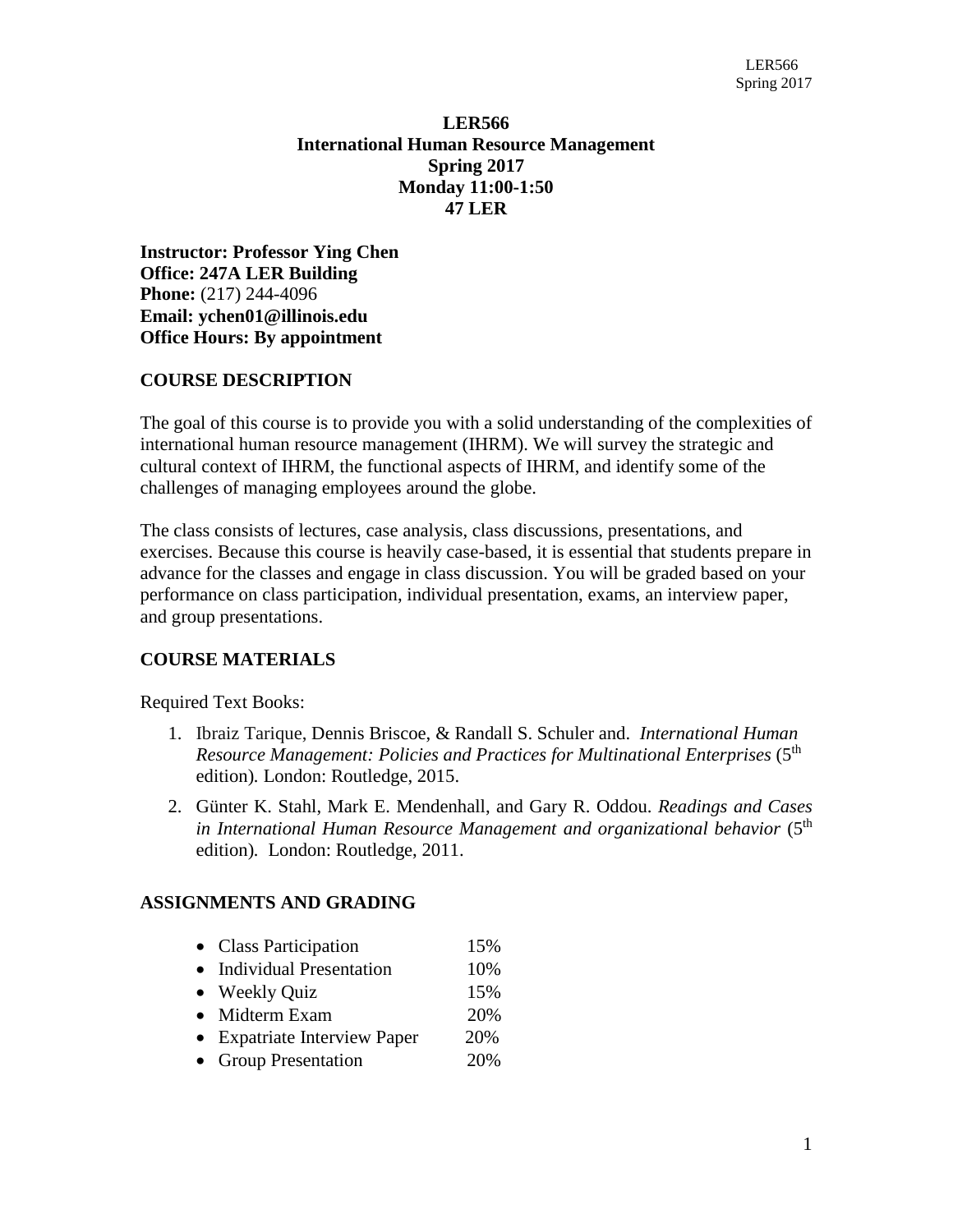*Class Participation***.** This course requires active participation in classes. The class participation will include your attendance and your contributions to the intellectual life of the classroom, demonstrated by your understanding of the assigned readings, your active involvement in class activities, and the meaningful questions or comments you raise during lectures and discussions.

Each student is allowed to miss no more than **TWO** classes in the semester and quizzes will not be counted into the grades for these two classes. However, students who miss two classes will not be eligible to drop the two lowest quiz scores. Every additional absence leads to **3** points cut in the final grade. In order to receive credits for this course, students are not allowed to miss more than four classes under any circumstances.

If a student has never missed a class (including the project day) throughout the semester they will be eligible to drop the two lowest quiz scores. If a student misses only one class (including the project day), they will only be eligible to drop the lowest quiz score.

Students are expected to be punctual and engage in respectful interactions with each other. Any behaviors that would distract others in the classroom such as talking on the phone, texting, using the internet for things irrelevant to the course, and emailing are prohibited. Students' grades on class participation may be negatively affected if they engage in these distractive behaviors.

*Individual Presentation.* Every week a student or a group of students will be assigned to make a 10 minute individual presentation for the following week regarding (1) topics assigned by the instructor or (2) your own observations, experiences, and insights related to IHRM that you would like to share and discuss in class in relation to readings and topics assigned to this course.

Students who are assigned to the individual presentation should email me their presentation PPT **TWO** days before the class (Saturday) before 10:00 PM.

Students should send the FINAL version of the PPT to the instructor before their presentation.

*Weekly Quiz.* In every teaching session you will need to complete a short quiz (5-10) minutes) on your readings. The quiz includes five questions in the format of the true/false, multiple-choice or filling in the blanks. Each quiz will deal with the chapter(s), articles and cases that I have assigned for that class session. I may administer a quiz at the beginning, middle or end of class. There are **NO** make-up quizzes.

*Midterm Exam.* This will cover the readings, cases, and information contained in lectures prior to the exam. The test will be a take-home exam, and it is open book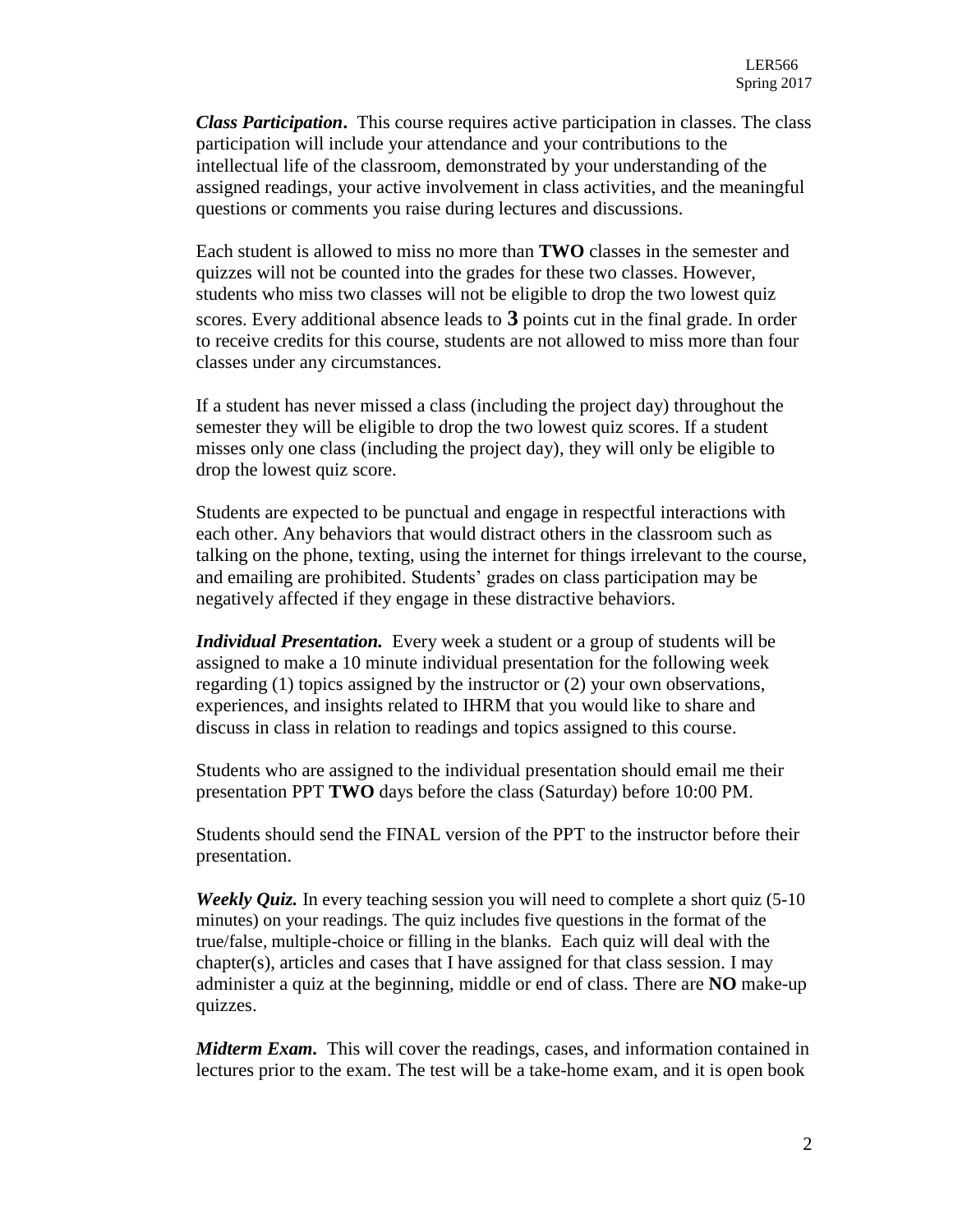and open notes. You may not consult your colleagues for answers. The exam will include a few essay questions and one case analysis.

## **Due Date: Monday, March 13, 2017 at 11:00 AM.**

## **Not submitting your mid-term exam on time will result in a 20% deduction from the mid-term grade for each day late.**

**Submission via Compass is required**. Students should submit their answers via Compass. If technical problems occur students should send their answers as an attachment in Word/or PDF format to my email listed at the beginning of the syllabus by the due date.

*Expatriate Interview Paper.* Each student is required to interview a business professional who works or worked outside his/her country of origin. The purpose of the assignment is to help students understand the challenges and advantages of working abroad. You can pair up with another student to help take notes but you will still each perform an interview, and must complete the paper independently.

The interview should include these elements:

- Basic demographic information (age/age range, gender, race, years employed at the company, nationality, etc.).
- What is the country of origin and what are the differences in culture between the country of origin and the country where the international assignment was located? Any cultural mishaps? How did you manage the difficulties and challenges of working abroad? If everything went smoothly and you did not encounter any difficulties could you please share how did you achieve it?
- How were you selected to work abroad? How long did you work there?
- Are you satisfied with your assignment, salary, and performance evaluation process?
- Did you experience any work-family conflict? How did you manage them?
- Did you experience any gender/race related discrimination? How did you handle it?
- What kind of HR assistance did you receive when you worked abroad? Any suggestions on what kinds of organizational help you wish you could have?
- Did you receive any "before departure" and/or "in country" training? If you did, do you think it was helpful?
- What lessons did you learn from your experiences?
- What advice would you give to other expatriates who may work in the country or area where you worked?
- What advice would you give to MNCs that may send expatriates to subsidiaries?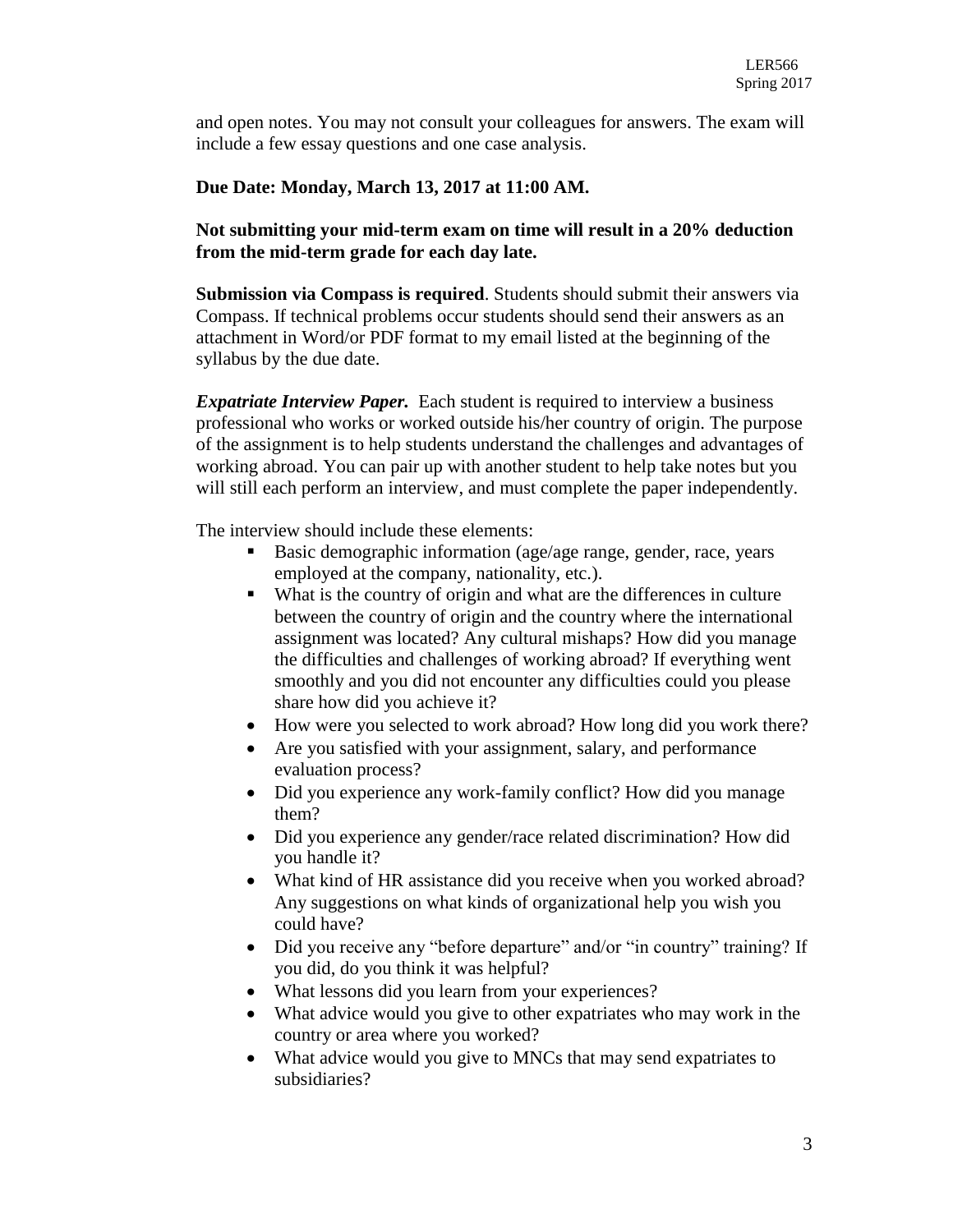The paper should review the relevant literature, conduct in-depth analyses, report findings and recommendations. Six or more pages for the main text, double spaced, in Times New Romans 12-point font, with margins of 1 inch. This paper must include an appendix with transcribed interview notes.

#### **Outline of the interview paper is due on March 27, 2017 at 11:00 AM Paper Due date: Monday, April 24, 2017at 11:00 AM**

**Submission via Compass is required for paper submission.** If technical problems occur students should send their answers as an attachment in word/or PDF format to my email listed at the beginning of the syllabus by the due date. **Not submitting your paper on time will result in a 10% deduction from the paper grade for each day late.** 

*Group Project and Presentation.* Group project is research oriented. Each student will participate in a group analysis of a particular topic. Students should not repeat solely what they have already learned in class. Instead students are expected to conduct research, read relevant research literature and present with new and fresh information. It is acceptable to integrate materials from the interview paper into the group presentation.

Each group will make a 20 minute presentation to the class about their topic at the end of the semester. When presenting, it is recommended that each of the group members present some parts of the work. Topics of the group presentation are listed at the end of this syllabus. With permission from the instructor students are allowed to choose a topic of their own choice that is beyond the listed recommended topics.

Students should make sure to properly reference all materials used to construct your points. Within groups, peers will evaluate group-member contributions. Within the class, those listening to presentations (meaning the instructor and all of the students) will evaluate the quality of the presentation. It is presentation only; no written paper is required for group presentation.

The group leader should send the final version of the group project PPT to the instructor no later than 10 am, May  $1<sup>st</sup> 2017$ .

#### **Preliminary outline of the group project is due on April 3rd, 2017 at 11:00 AM**

#### **HONOR CODE**

The **midterm exam** is an individual assignment. It will be open book, so you can use any written material from class, PowerPoint slides, and notes. When writing the exam, you can quote from written materials, but if you do so, indicate that you are quoting. Also, in answering questions, I would like to know that you know the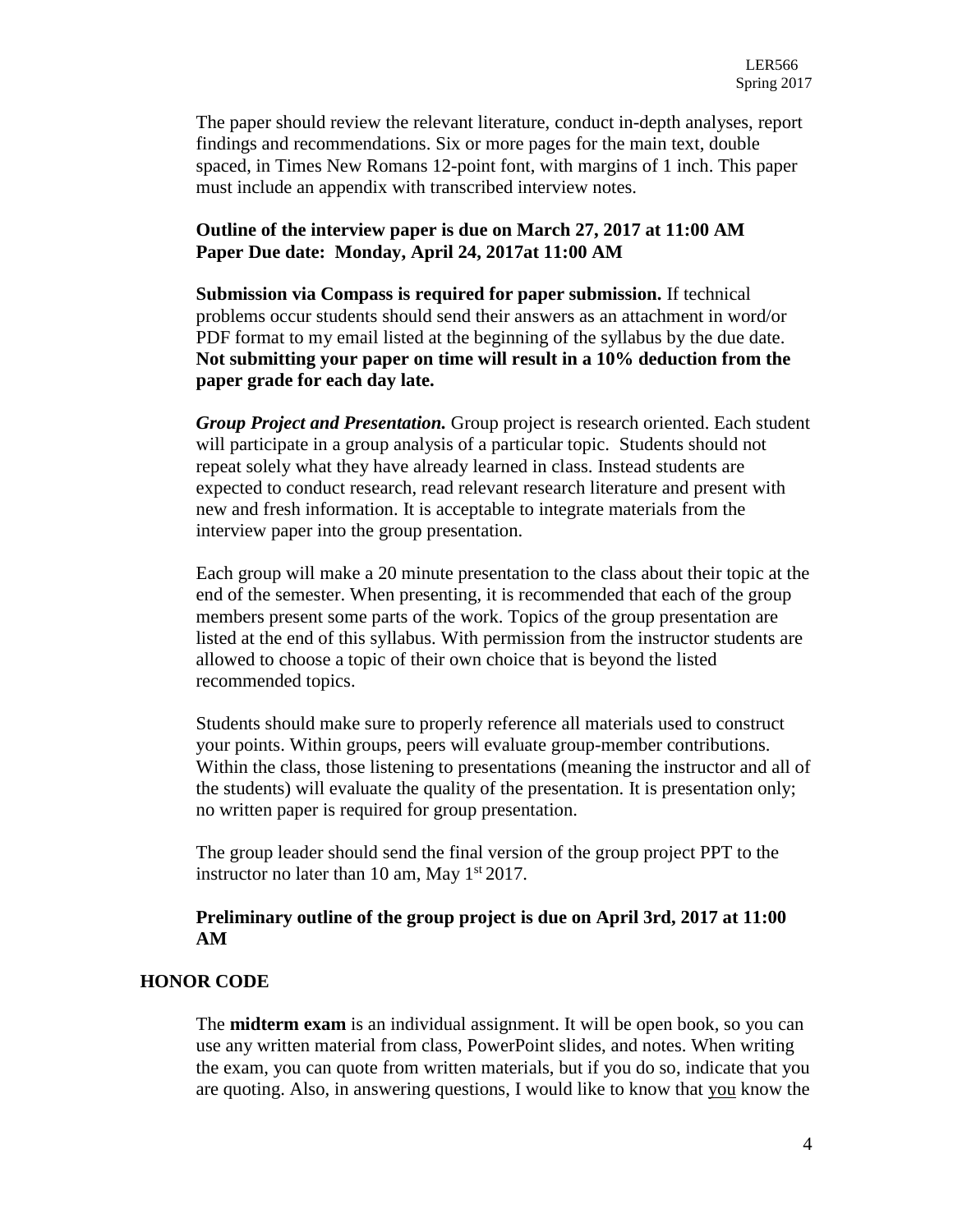answer. So, quoting a phrase or sentence is acceptable, but beyond that make sure the answer is in your own words. For the **expatriate interview paper**, you can pair up with other students to conduct interviews but the paper has to be written independently. For **group assignments**, it is expected that all members of a group contribute equally to the assignment. If a group member receives marks of "marginal" or "check out" from all or the majority of the group members they may receive a significant deduction of points of the group presentation grade.

All members of this class should abide by the University's standards for academic integrity. Violations of the honor code, in the form of plagiarism, cheating on exams/quizzes, and the like, will be penalized according to the steps outlined in the UIUC Code of Policies and Regulations.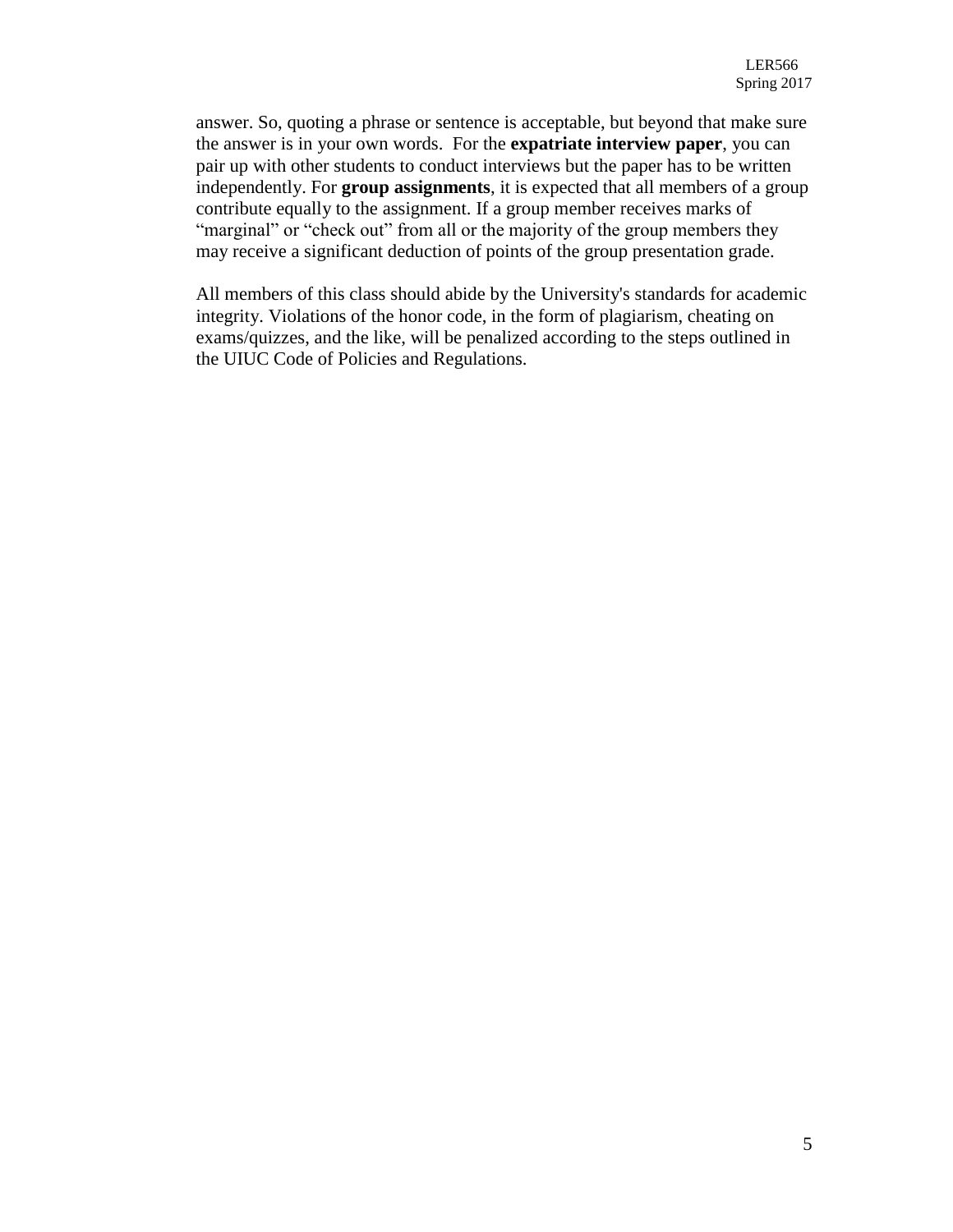#### **Class Schedule Spring 2017 (Tentative, Subject to Change)**

| <b>Week</b>      | Date '2017  | <b>Topic</b>                                                      | <b>Chapter/Case/Readings</b>                                                                                                                                                                                                                                                                                               |
|------------------|-------------|-------------------------------------------------------------------|----------------------------------------------------------------------------------------------------------------------------------------------------------------------------------------------------------------------------------------------------------------------------------------------------------------------------|
| $\mathbf{1}$     | January 16  |                                                                   | M. L. King Day. NO CLASS                                                                                                                                                                                                                                                                                                   |
| $\overline{2}$   | January 23  | The Internationalization of HRM                                   | 1. Tarique et al., Chapter 1<br>2. Case: Peter Hanson: Building a word-class product center for<br>HI Tech Systems in China. In Stahl et al., pp. 62-70.<br>3. Evans, P., & Pucik, V., & Bjorkman, I, Putting the challenges of<br>international human resource management into perspective. In<br>Stahl et al., pp. 3-23. |
| 3                | January 30  | Strategic International HRM                                       | 1. Tarique et al., Chapter 2 and Chapter 3<br>2. Movie case: outsourced (2006 film) directed by John Jeffcoat<br>Available at Amazon instant video. Need to pay to watch it                                                                                                                                                |
| $\boldsymbol{4}$ | February 6  | <b>Cultural Issues and IHRM</b><br>(Between Cultural Differences) | 1. Tarique et al., Chapter 5<br>2. Case: Four seasons goes to Paris. In Stahl et al., pp. 74-104                                                                                                                                                                                                                           |
| 5                | February 13 | Cultural Issues and IHRM<br>(Within Cultural Differences)         | 1. Roberson, L. & Kulik, C.T. Stereotype threat at work. In Stahl<br>et al, pp. 410-433.<br>2. Movie case: Crash (2004 film) directed by Paul Haggins<br>3. Fitzsimmons, S.R., Miska, C., & Stahl, G.K. Multicultural<br>individuals: What can they bring to global organizations? In Stahl<br>et al., pp. 167-184.        |
| 6                | February 20 | International Employment Law, Labor<br>Standards, and Ethics      | 1. Tarique et al., Chapter 6<br>2. Case: Levis Strauss & Co.: Addressing child labor in<br>Bangladesh. In Stahl et al., pp. 446-457.<br>3. Donaldson, T. When is different just different, and when is<br>different wrong. In Stahl et al., pp. 383-396.                                                                   |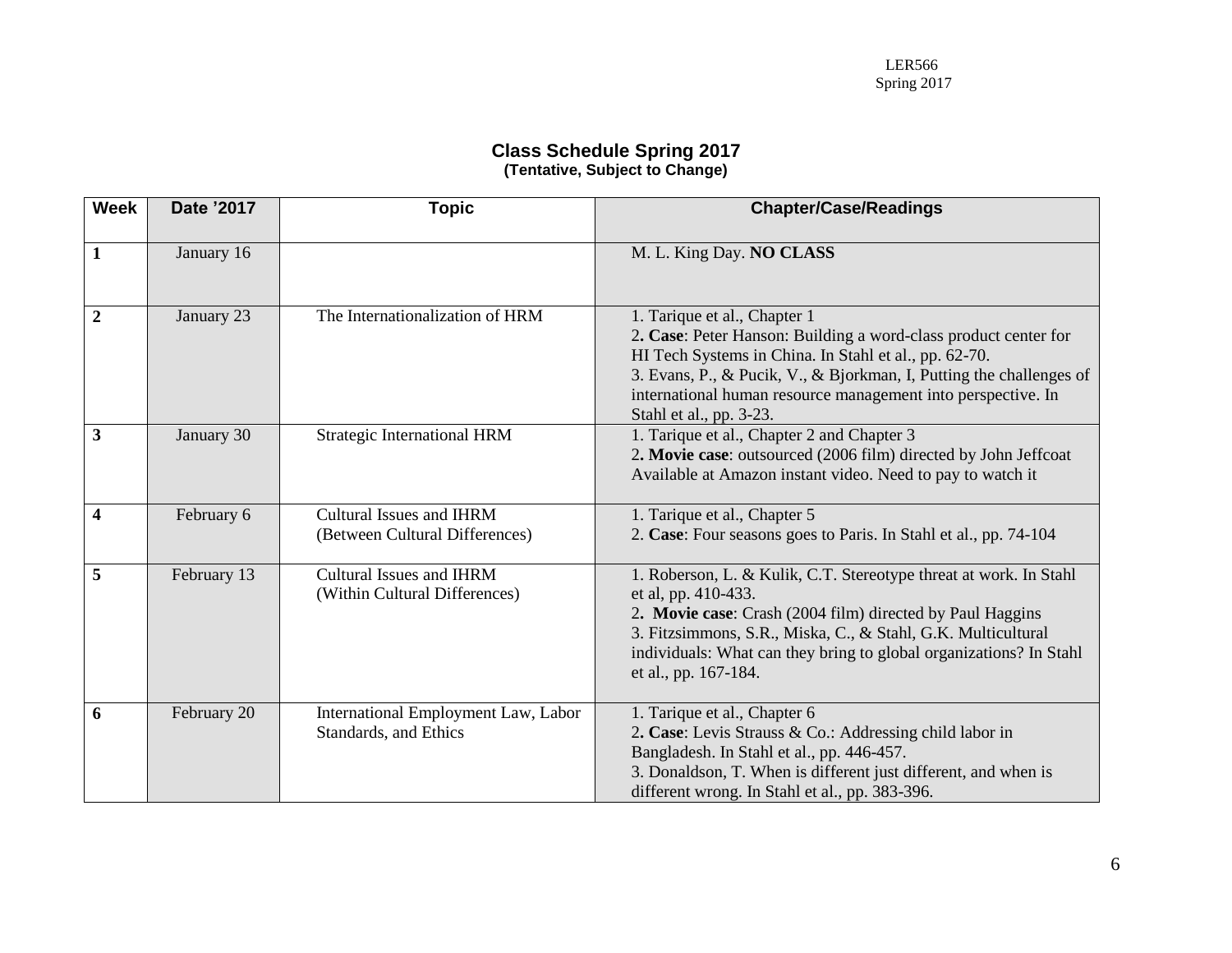| $\overline{7}$ | February 27 | International Workforce Planning and<br><b>Staffing</b>                                           | 1. Tarique et al., Chapter 8<br>2. Case: Strategic forecasts and staffing formulation: Executive<br>and managerial planning for Bosch-Kazakhstan<br>3. Competing on talents analytics, Harvard Business Review,                                                                                                                                                        |  |  |
|----------------|-------------|---------------------------------------------------------------------------------------------------|------------------------------------------------------------------------------------------------------------------------------------------------------------------------------------------------------------------------------------------------------------------------------------------------------------------------------------------------------------------------|--|--|
|                |             |                                                                                                   | 2010, pp. 2-6.                                                                                                                                                                                                                                                                                                                                                         |  |  |
| 8              | March 6     | <b>Take-home Midterm Exam Week</b>                                                                | No Class                                                                                                                                                                                                                                                                                                                                                               |  |  |
| 9              | March 13    | International Recruitment, Selection,<br>and Repatriation<br><b>Take-home Midterm Exam due</b>    | 1. Tarique et al., Chapter 9<br>2. Case: Recruiting a manager for BRB, Israel. In Stahl et al., pp.<br>276-281                                                                                                                                                                                                                                                         |  |  |
| 10             | March 20    |                                                                                                   | Spring Break. No Class.                                                                                                                                                                                                                                                                                                                                                |  |  |
| 11             | March 27    | International Training and<br><b>Management Development</b><br>Outline of the interview paper due | 1. Tarique et al., Chapters 10<br>2. Case 10.1: Management Training in Africa (Malawi). In<br>Tarique et al., page 321-322<br>3. Case: Fred Bailey: An innocent Abroad. In Stahl et al., pp. 269-<br>275.                                                                                                                                                              |  |  |
| 12             | April 3     | <b>International Compensation</b><br>Outline of the group project due                             | 1. Tarique et al., Chapter 11<br>2. Case: Expatriate compensation at Robert Bosch GmbH: Coping<br>with modern mobility challenges<br>3. Case: 11.1 Compensation problems with a global<br>Workforce. In Tarique et al., pp. 373-374.<br>4. Toh, S. M., & DeNisi, A. S. A local perspective to expatriate<br>success: Executive overview. In Stahl et al., pp. 246-268. |  |  |
| 13             | April 10    | Project Day                                                                                       | Each group will meet with the instructor to discuss the topic of<br>their projects<br>Location: room 47                                                                                                                                                                                                                                                                |  |  |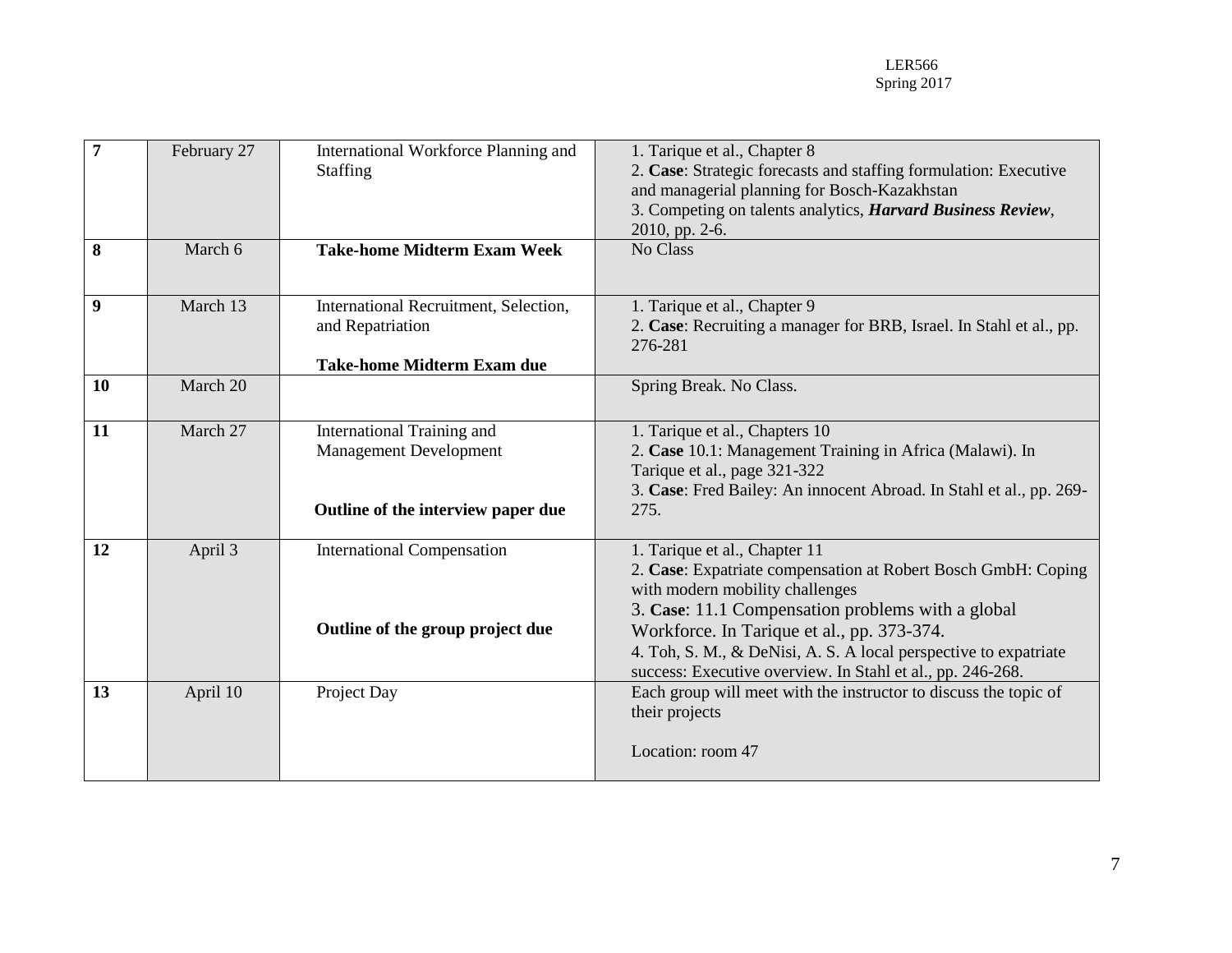| 14        | April 17 | <b>International Employee Performance</b> | 1. Tarique et al., Chapter 12                                      |  |  |
|-----------|----------|-------------------------------------------|--------------------------------------------------------------------|--|--|
|           |          | Management                                | 2. Case: Andreas Weber's reward for success in an international    |  |  |
|           |          |                                           | assignment: A return to an uncertain future. In Stahl et al., pp.  |  |  |
|           |          |                                           | 283-286.                                                           |  |  |
|           |          |                                           | 3. Oddou, G., & Mendenhall, M., Expatriate performance             |  |  |
|           |          |                                           | appraisal: Problems and solutions. In Stahl et al., pp. 236-245.   |  |  |
|           |          |                                           |                                                                    |  |  |
| 15        | April 24 | People Issues in Alliances and Mergers    | 1. Tarique et al., Chapter 4                                       |  |  |
|           |          |                                           | 2. Case: Lenova-IBM: Bridging cultures, languages, and time        |  |  |
|           |          | <b>Interview Paper due</b>                | zones. In Stahl et al., pp. 351-365.                               |  |  |
|           |          |                                           | 3. Case: Bavarian Auto Works in Indonesia. In Tarique et           |  |  |
|           |          |                                           | al., pp.503-508.                                                   |  |  |
|           |          |                                           | 4. Brett et al. Managing multicultural teams. In Stahl et al., pp. |  |  |
|           |          |                                           | 289-298                                                            |  |  |
| <b>16</b> | May $1$  | <b>Group Presentations</b>                | Note: Recommended topics are listed on next page                   |  |  |
|           |          |                                           |                                                                    |  |  |
|           |          |                                           |                                                                    |  |  |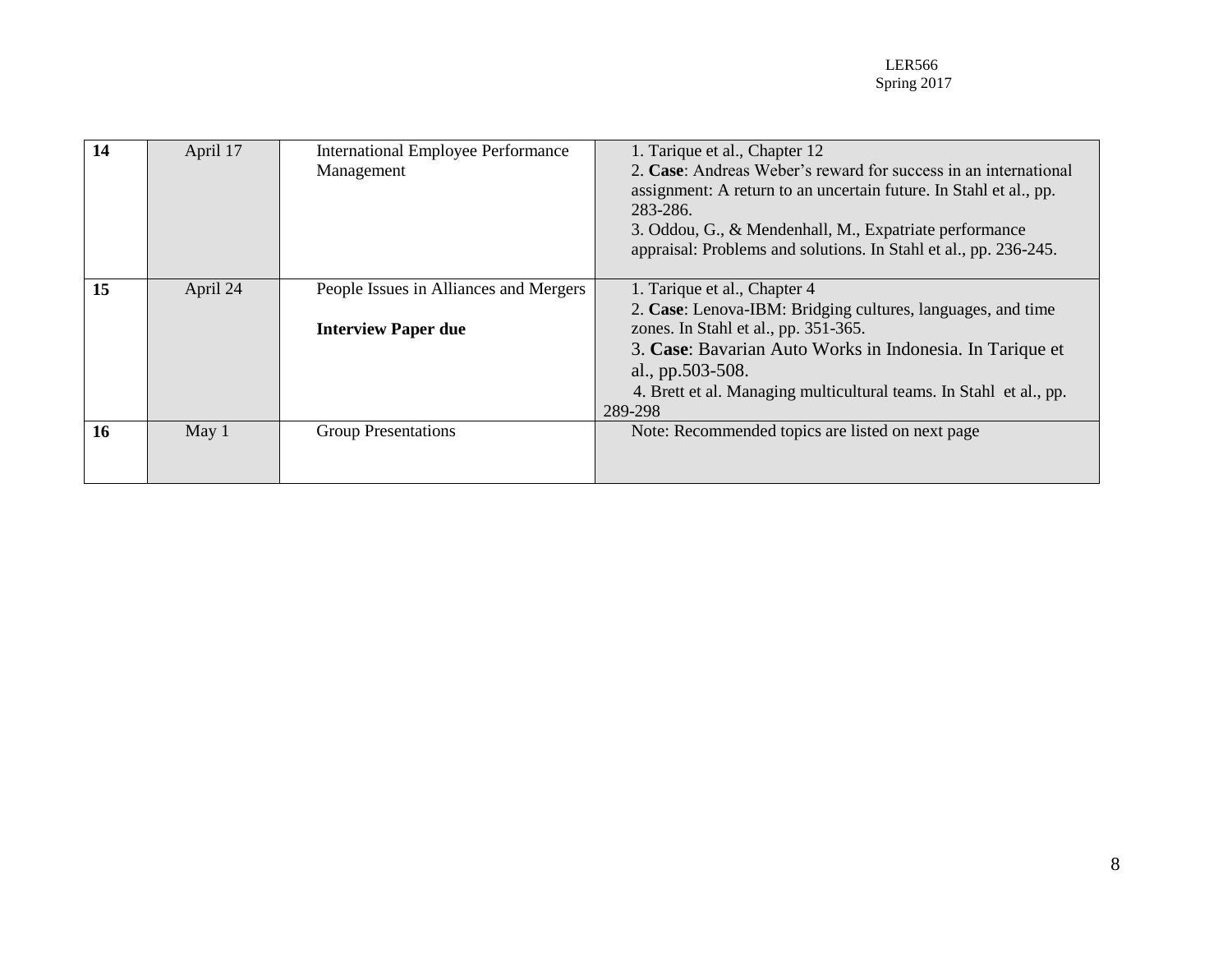## **Group Presentation Topics**

### **Note: It is NOT required to cover all bullets under a topic.**

#### *Group Presentation Topic #1. Key Issues in International Staffing*

- Potential differences in recruiting and selection criteria between domestic HR practices and IHRM policy and practices in the home country
- Potential different staffing approaches as related to countries chosen for comparative analysis
- What is the best staffing strategy for starting new multinational facilities (leverage local talent versus sourcing talent globally)?
- How should MNCs respond to talent poaching?

#### *Group Presentation Topic #2 Compensation issues within the international workforce*

- Equity issues within the international workforce including pay gaps and pay differentials
- Compensation policies in different countries
- Challenges to employee motivation and workplace morale

### *Group Presentation Topic #3 Performance Management of International Employees*

- Factors affecting international employee performance
- Validity or effectiveness of performance appraisals
- New trends in performance management of international employees

#### *Group Presentation Topic #4 Career Developments through International Assignments*

- The importance of career development planning for international assignees
- Challenges of career development planning and implementation
- How to manage repatriation
- The relationship between international assignments and career success

#### *Group Presentation Topic #5 Cross-Cultural Leader-Member Relational Models*

- Different/similar leader-member relational models in different countries/cultures
- What are the positive effects of such close relationship? What are the negative effects of such close relationship?
- Provides constructive advice and suggestions to expatriates on what they should do in dealing with different leader-member relational expectations in different cultural contexts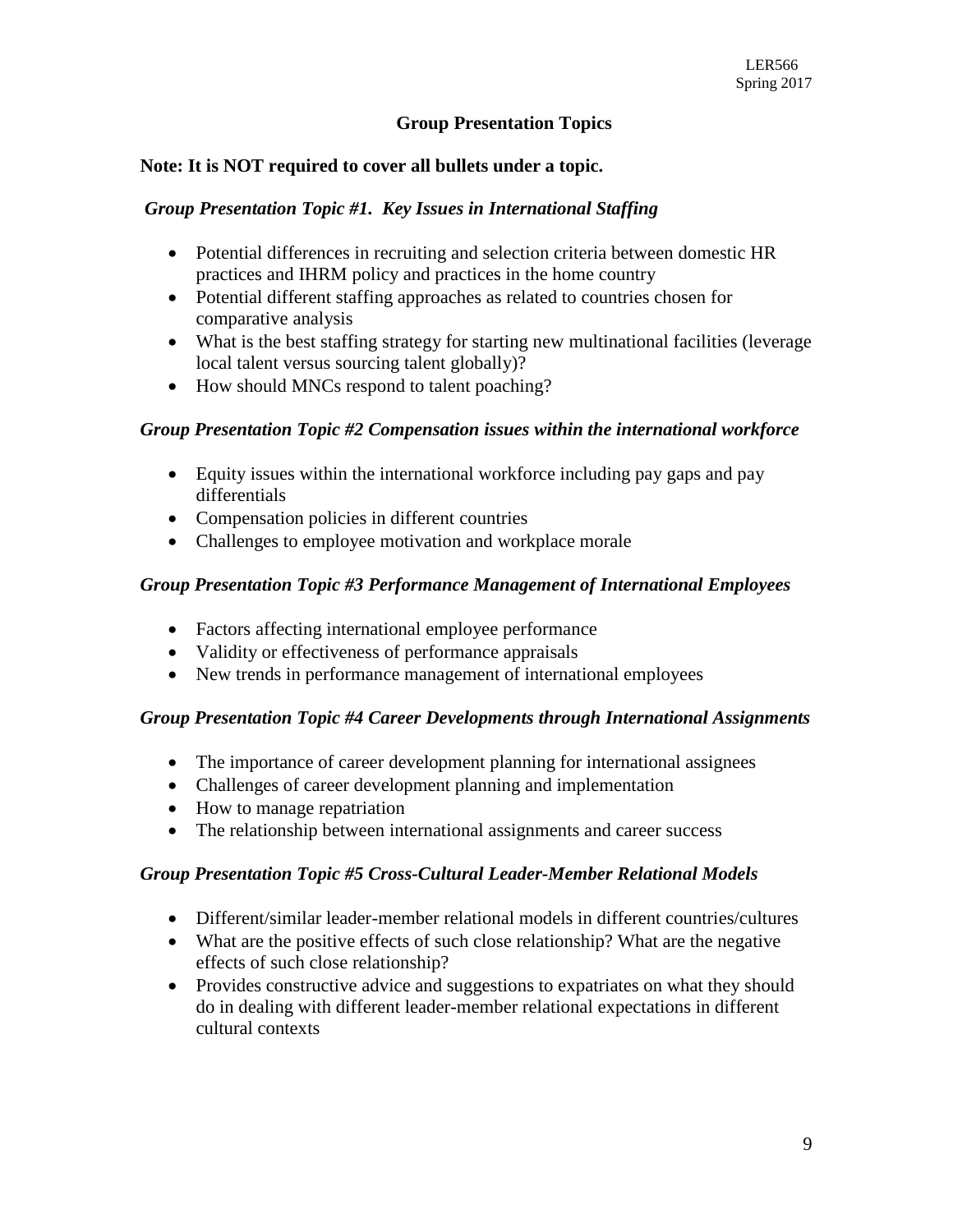# *Group Presentation Topic #6 Cross-Cultural Work-Family Conflict*

- How people in different societies tend to view work-family relationship differently and make work-family adjustment in different ways
- Impact of family on expatriate adaptation, performance and retention, and IHRM policies and guidelines in support of cross-cultural work-family adjustments
- Dual career couple issues for international assignees and MNCs' HR strategies and policies
- Implications for developing culturally appropriate IHRM policies and support services

# *Group Presentation Topic #7 Cross-Cultural Gender Issues*

- Comparative country/firm contexts
- Career opportunities and challenges for women expatriates versus their male counterparts
- Key gender issues related to expatriates that MNCs should consider
- Firm HR policy evaluation and recommendations

# *Group Presentation Topic #8 Labor Union and International Industrial relations*

- Local or regional regulations and labor law,
- Union organizing practices and their impacts on international business expansion
- IHRM policy guidelines and recommendations

# *Group Presentation Topic #9 The Role of IHRM in Cross-Cultural Ethical Issues and Corporate Social Responsibility*

- Conflicting issues in the country/firm contexts, such as work conditions, fair pay, fair labor, subcontractors, bribery, environmental concerns, charity activities, etc.
- Normative principles and standards
- Recommended policies, procedures, and practices

# *Group Presentation Topic #10**MNCs from (headquartered in) the Developing Countries*

- The overview of MNCs from the developing countries
- Challenges they face when they try to enter the markets of the developed countries
- How should they select, train, evaluate, pay and retain their expatriates?
- IHR policies evolvement and challenges for MNCs from the developing countries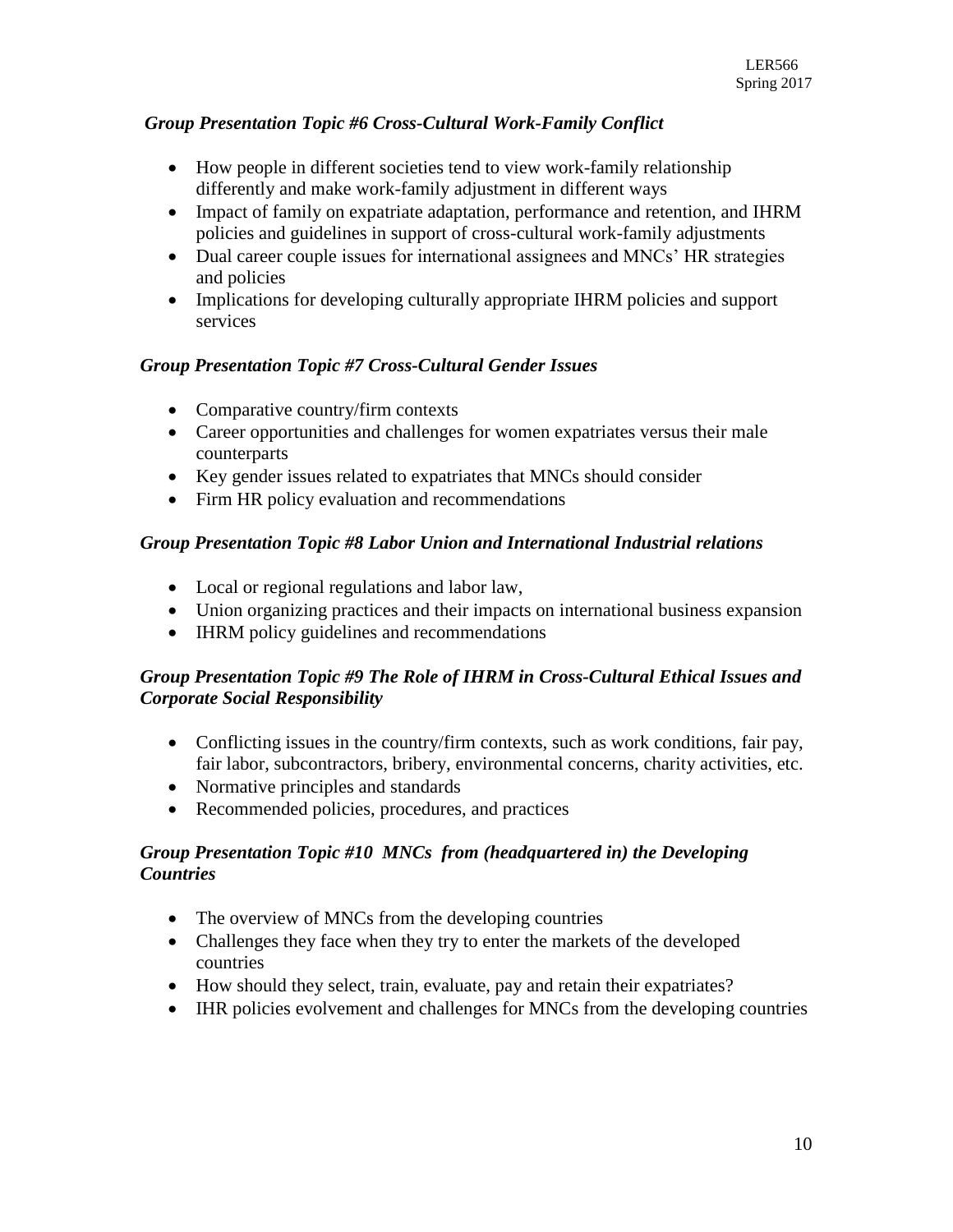# *Group Presentation Topic #11 Global Talent Management and the MNE*

- How do MNEs evaluate and manage global talent issues (e.g., the definitions of talent across cultures; availability of talent; relative competencies across locations)?
- What are the key competencies for individuals to become international assignees? What are the corresponding HR practices to identify and develop them?
- How to deal with the geographic dispersion (extent of coordination across borders needed) and multiculturalism/multilingualism (extent of coordination among people from diverse cultures and native languages needed) of international teams?

# *Group Presentation Topic #12 Strategic HRM in the MNE*

- How do institutional, cultural and other contextual factors affect the development, implementation, and effectiveness of HRM practices in MNEs?
- How does centralization/localization strategy affect firms' performance?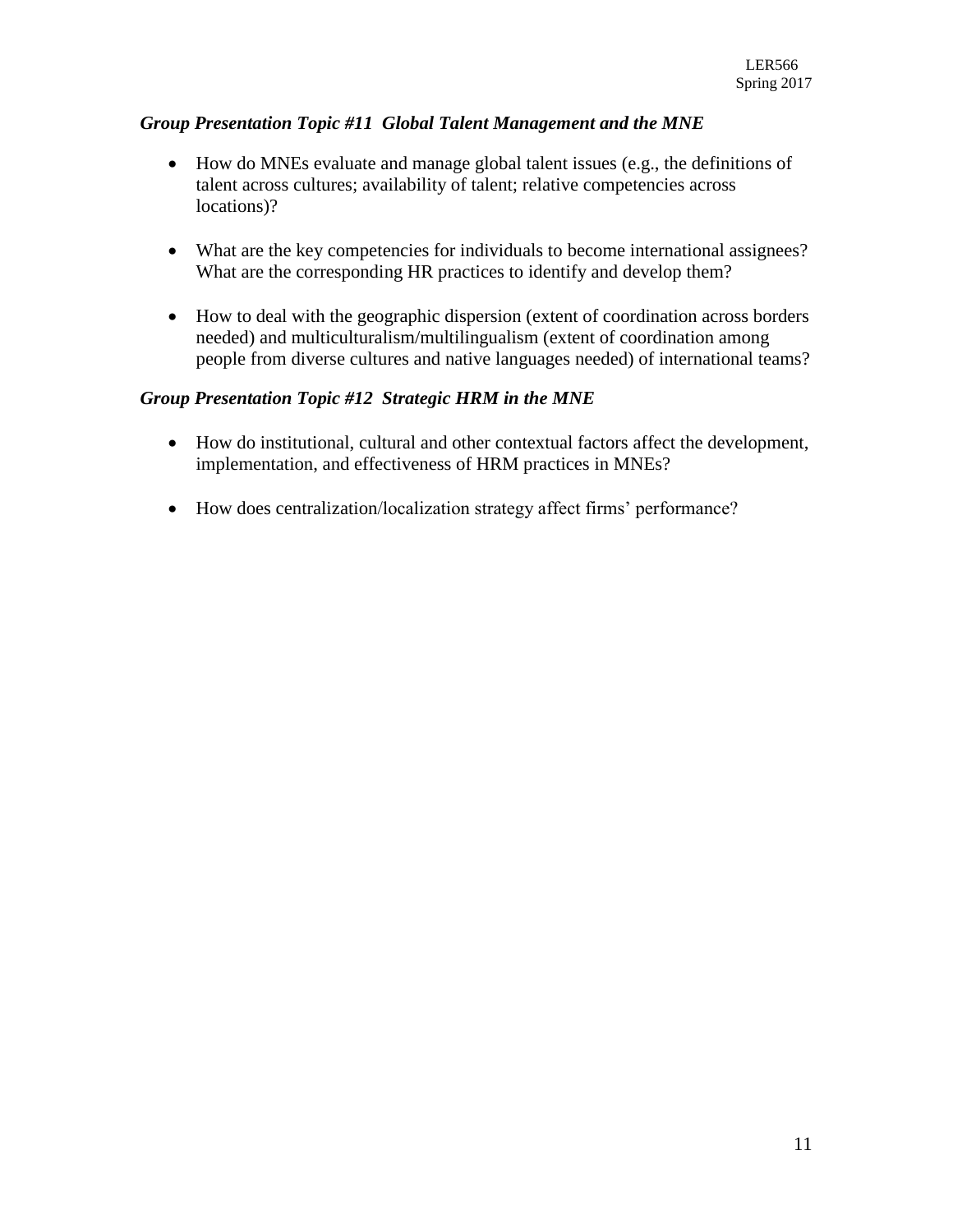## **Appendix Grading Scheme**

| Grade           | Percentage |
|-----------------|------------|
| A               | 96-100%    |
| $A -$           | 92-95.99%  |
| $B+$            | 88-91.99%  |
| B               | 84-87.99%  |
| $B-$            | 80-83.99%  |
| $C+$            | 77-79.99%  |
| $\overline{C}$  | 73-76.99%  |
| $\overline{C}$  | 70-72.99%  |
| $\overline{D+}$ | 67-69.99%  |
| D               | 63-66.99%  |
| $D-$            | 60-62.99%  |
| $\mathbf{F}$    | Below 60%  |

### **Class participation:**

0: absence

5: Presence, but no or irrelevant comments/questions; passive spectators.

8: Participate in group discussion

10: In addition to group discussion participation, a student has individual comments/questions that enhance the learning of fellow students by integrating conceptual frameworks, assigned readings, or personal experiences.

## **Interview Paper:**

| The quality of the interviews (30%) | Detailed, original transcribed interview notes.<br>In-depth interview.<br>Interview note should be written in cohesive<br>paragraphs, rather in broken phases.                                          |
|-------------------------------------|---------------------------------------------------------------------------------------------------------------------------------------------------------------------------------------------------------|
| Content of the paper $(50\%)$       | Clearly describe the research methods $(5\%)$<br>Sufficiently review the relevant literature<br>$(10\%)$ and report findings from the interview<br>(15%)<br>The quality of the recommendations $(20\%)$ |
| Structure of the paper $(10\%)$     | A clear, logical organization with well-<br>developed major points                                                                                                                                      |
| Writing $(10\%)$                    | Well written, free of grammatical and<br>spelling errors.                                                                                                                                               |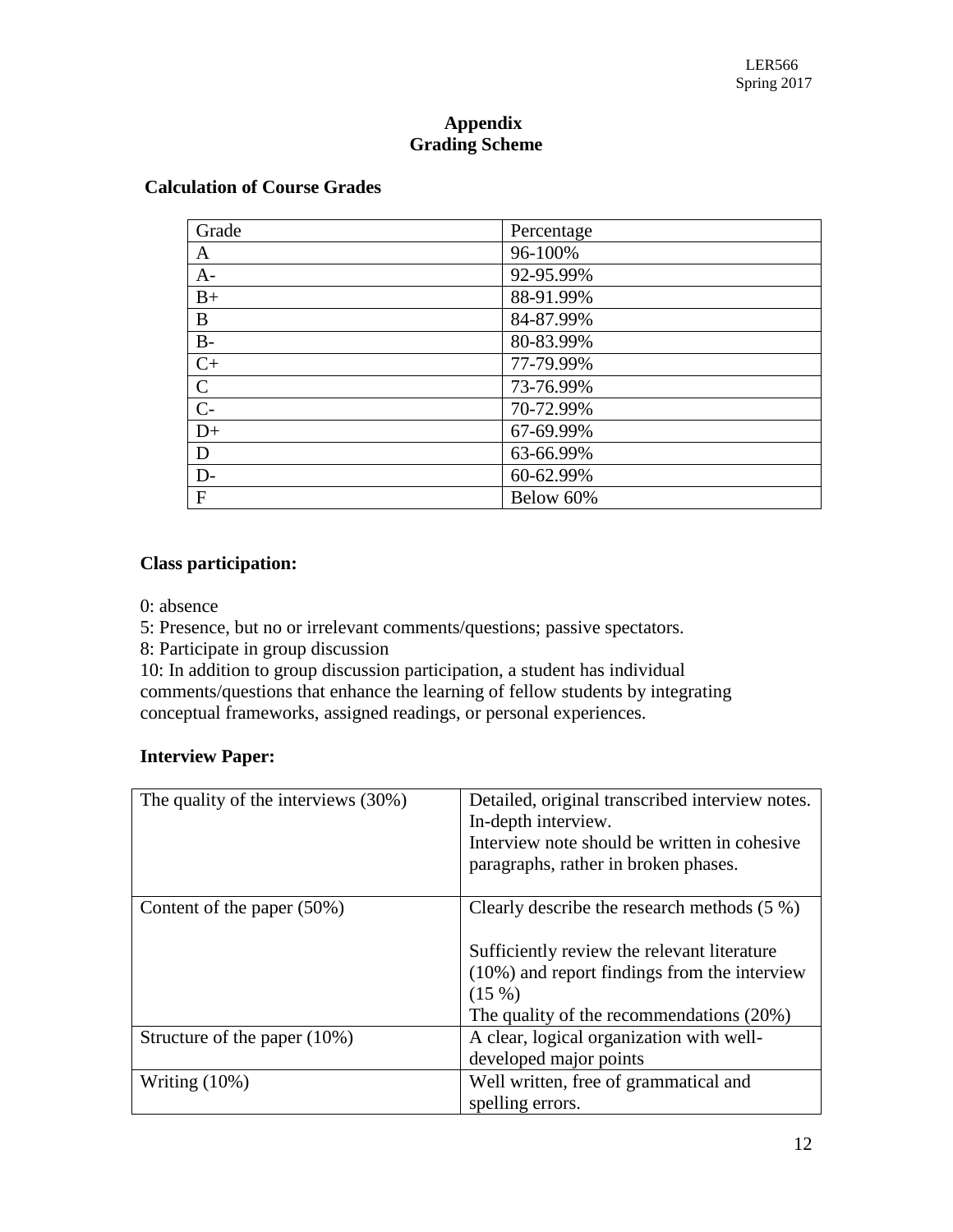**Below is an excellent example of a transcribed note for one of the required questions for the expatriate interview paper.** The interviewee is a White male American who worked in Brazil for two years.

### **Questions: What are some differences in culture you experienced between US and Brazil? Any cultural mishaps?**

- *There were many differences in culture I witnessed. I was in an entirely different country, an entirely different continent actually, so I experienced a lot of confusion and awkwardness. Brazilians are very different than Americans in a lot of ways, specifically in terms of social and business etiquette. When I first arrived there I had to get used to socializing before starting a meeting. As an American it was ingrained in me to start discussing business immediately, but in Brazil it is quite the opposite. Brazilians highly value relationships, even working ones. They will want to get to know you before mentioning anything work related. It took me a little while to adjust to that.*
- *My first several weeks in the office with my new coworkers were pretty challenging. Anytime you move to a new position or job, it is going to be, at least to a small degree, difficult, but if you move that position to a different country, then it becomes a different conversation. I had to encounter a variety of different social norms and factors that I had never been exposed to before. When delivering presentations, it is perfectly acceptable for people in the audience to interrupt you. Here in the US we would consider this rude, but there it is normal and shows that the audience is paying attention. The first few times this happened to me at work I became frustrated with the constant interjecting, so eventually I asked them politely, to please save their questions until I was finished. I realized this was a big mistake, because at the end no one asked any questions, it was as if they were almost ignoring me. After the meeting, one of my coworkers who was informally given the role as my mentor, told me to not ever do that again. When I looked confused he explained the custom to me that interrupting someone when they are speaking is acceptable.*
- *My US manager came for an onsite visit a couple times during my assignment and he did not adjust well to the close quarters that Brazilians adhere to. They tend to stand closer to you during conversations than Americans are normally comfortable with. They will also tend to make physical contact with you while talking like reaching out to touch your arm or shoulder. My manager would often flinch or appear uncomfortable, which is not good to do because it can be seen as disrespectful and at times insincere.*
- *My largest struggle was with scheduling meetings. In Brazil it is custom to send out meeting invites two to three weeks in advance, and then it also has to be confirmed in writing. This was rather difficult for me to get used to, because in my old position in the US only the very important meetings were scheduled that*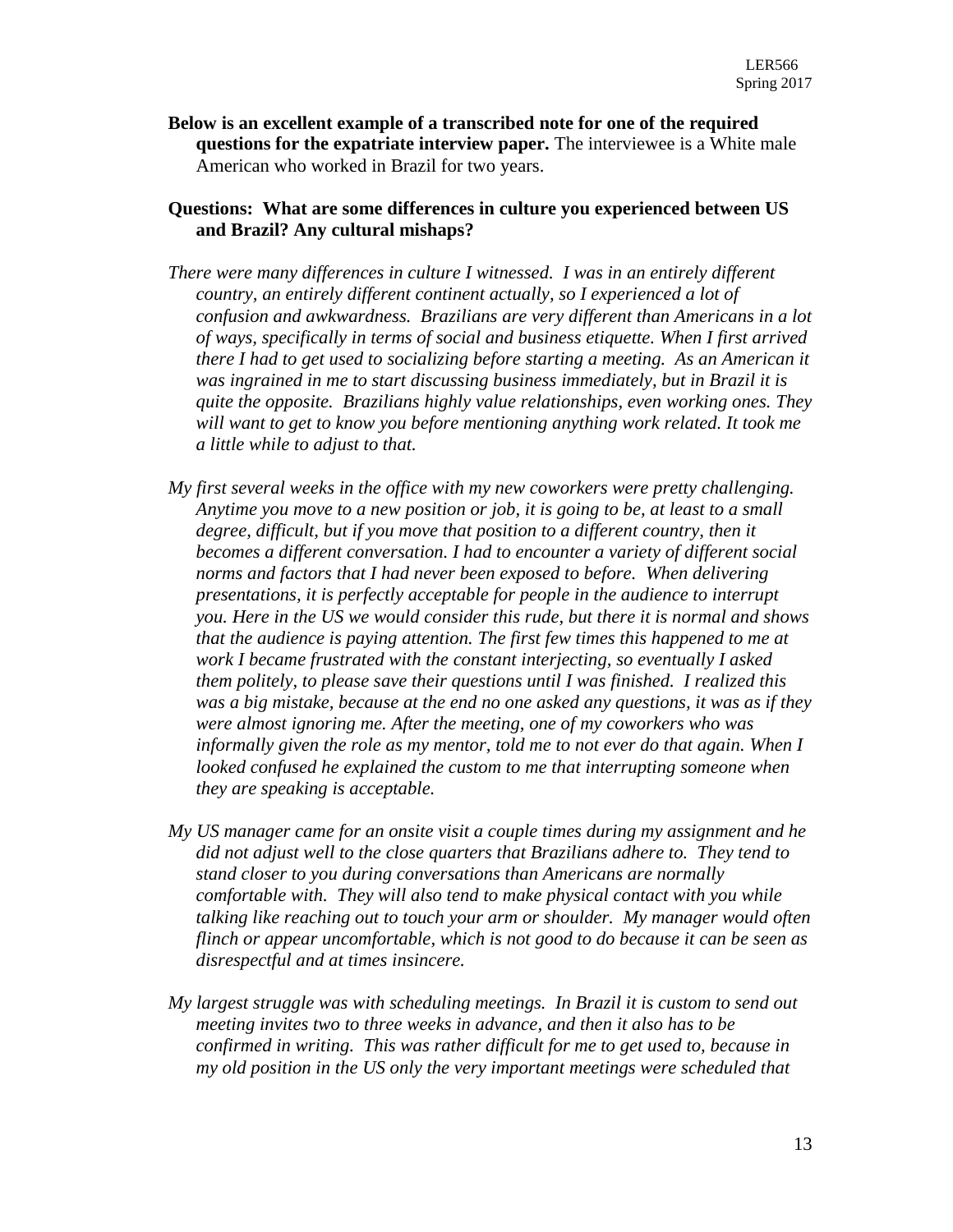*far in advance. So I had to do a lot more planning ahead of time so I could ensure I covered everything I wanted to in meetings.*

*My wife and I encountered a cultural mishap together when we were invited to a coworker's house for a dinner party. I was told at work that the dinner party would begin at 8 pm. I told my wife the time, we stopped by the market beforehand to pick up some flowers to give to our hostess. We did do one thing right, because in Brazil it is custom to bring the hostess flowers or a small gift when invited to their home. We arrived to the house about ten minutes after 8 o'clock, because that is what we would have done in the US. Americans tend to arrive to parties and dinners slightly after the time you were told so that's what we did. When we arrived to their house we noticed that only their cars were in the driveway, and most of the lights in their house were off. We knew that we were the first ones there so we decided to just go ahead and ring the doorbell and wait inside until the other guests arrived. We had to ring the doorbell several times, and finally my friend answered in his bathrobe. He looked very confused as to why we were there and hesitated for a few moments before inviting us in. His wife was still upstairs getting ready and when we looked in the kitchen only half of the food looked like it was ready to be served. We learned later after asking if we had gotten the time wrong, that in Brazil if you are invited to someone's house for dinner then you should arrive about 30 to 45 minutes late. If it is a dinner party or a large gathering then you should arrive a little over an hour late. Needless to say, my wife and I made sure we took our time getting ready for parties from then on.*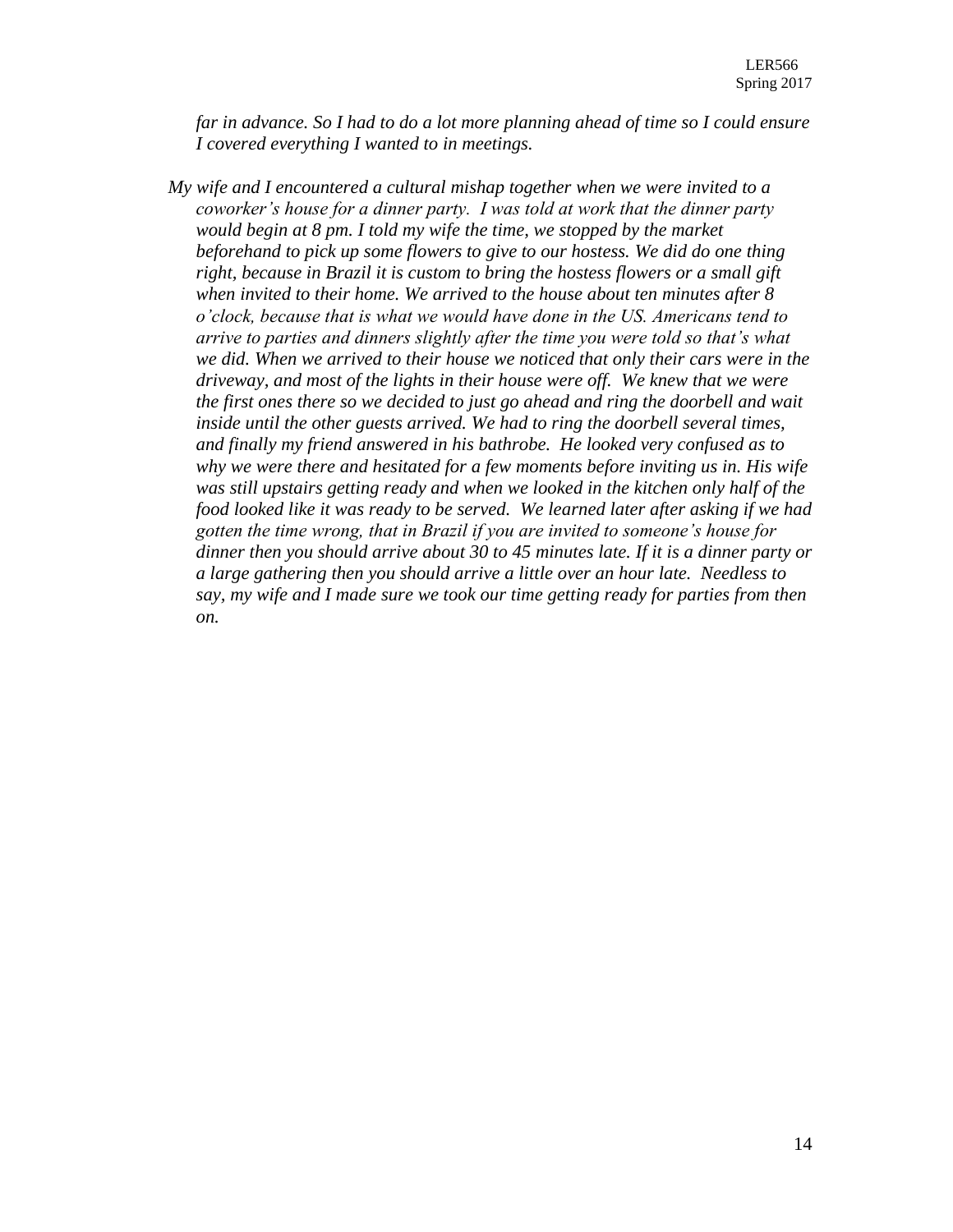# **A Template for the Interview Paper**

I. Introduction Why it is important to study the topic of your choice The purpose of the paper The structure of the paper (optional)

II Review the relevant literature

III. Analysis and Findings a. Background information/methods The interviewee' basic information How did you know the interviewee? How was the interview conducted? How long did the interview last?

b. Findings

IV. Recommendations

a. To the interviewee/expatriates in general

b. To the organization

V. Conclusion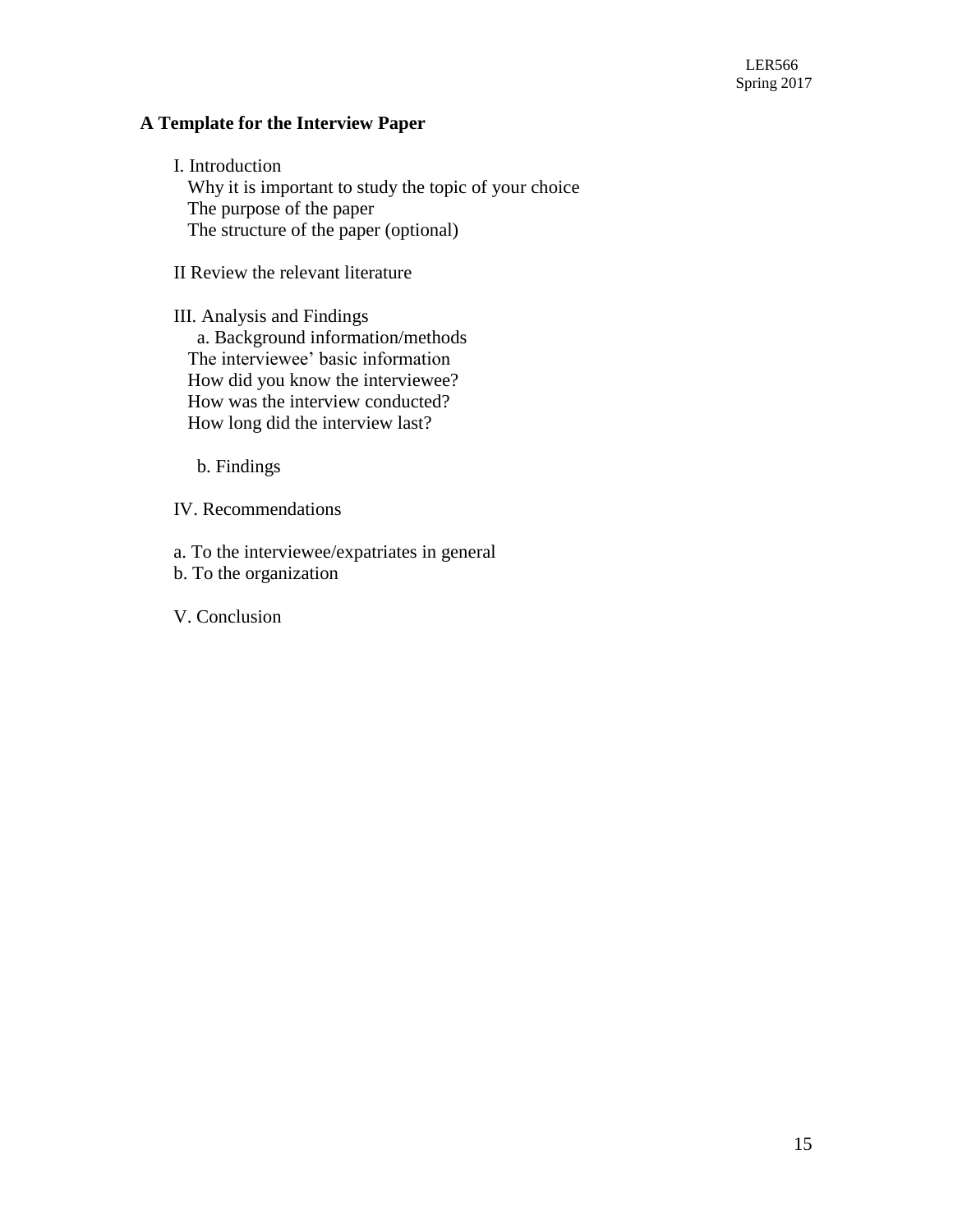## **Individual Presentation Feedback**

|                 | Poor Quality |  | Excellent |  |
|-----------------|--------------|--|-----------|--|
|                 |              |  |           |  |
| Content         |              |  |           |  |
| Delivery        |              |  |           |  |
| Speech Body     |              |  |           |  |
| Visual/Board    |              |  |           |  |
| Panel questions |              |  |           |  |

Content (40%): whether the presenter demonstrates an in-depth knowledge of the topic/assigned articles

Delivery (20%): confidence, body language, eye contact, voice quality etc.

Speech body (20%): whether it is organized, and engaging

Visual (10%): whether it is effective; easy to see, no errors, adds meaning to the presentation.

Panel question (10%) whether show clear understanding of the questions and answer them with ease and expertise.

Comments: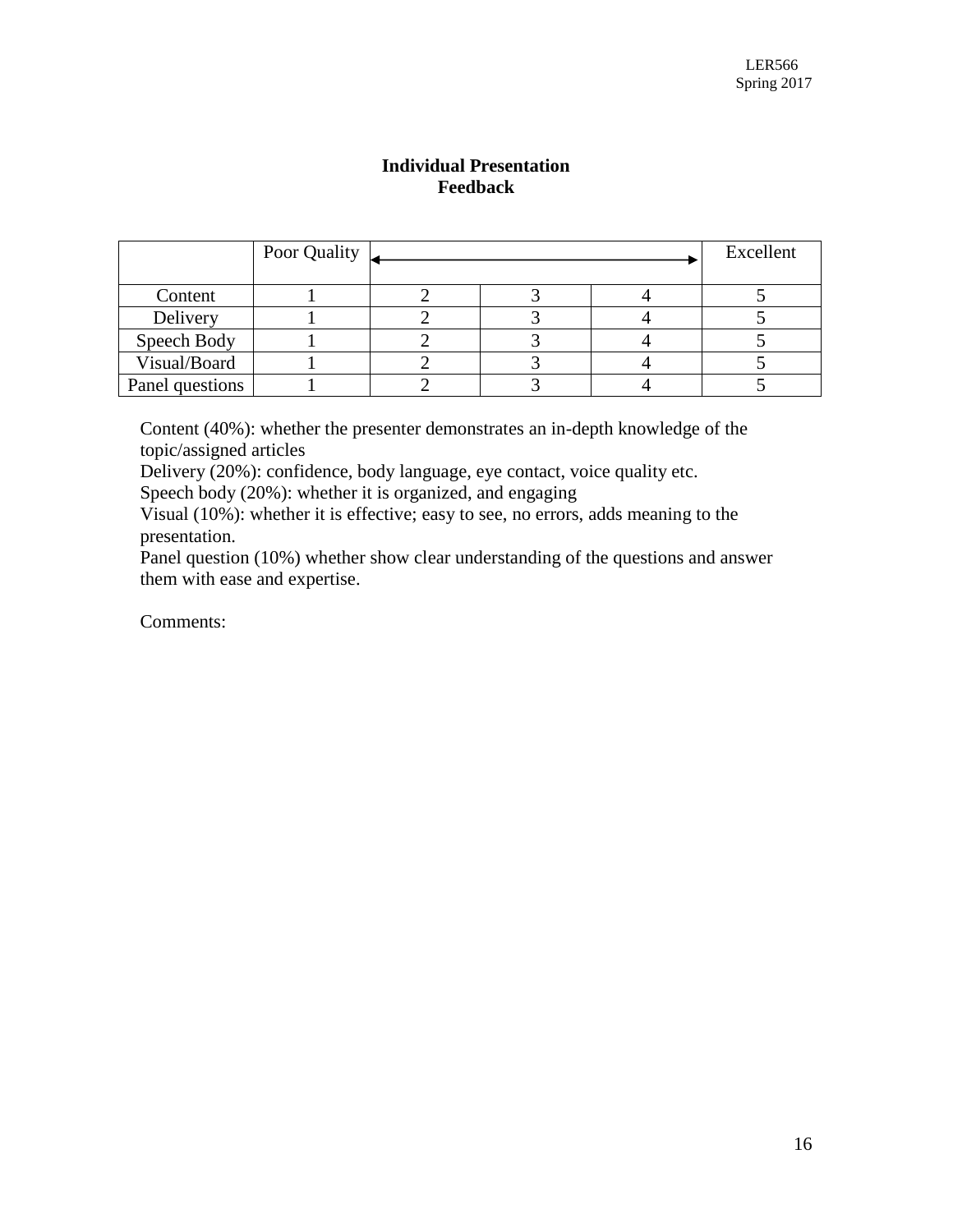|             | Poor Quality |  | Excellent |
|-------------|--------------|--|-----------|
| Content     |              |  |           |
|             |              |  |           |
| Delivery    |              |  |           |
| Speech Body |              |  |           |
| Visual      |              |  |           |
| Panel       |              |  |           |
| questions   |              |  |           |

## **Group Presentation Feedback**

Content (70%): whether demonstrate an in-depth knowledge of the topic

Delivery (10%): confidence, body language, eye contact, voice quality etc.

Speech body (10%): whether it is organized, and engaging

Visual (5%): whether it is effective; easy to see, no errors, adds meaning to the presentation.

Panel question/interaction with the audience (5%) whether show clear understanding of the questions and answer them with ease and expertise; whether actively engage with the audience.